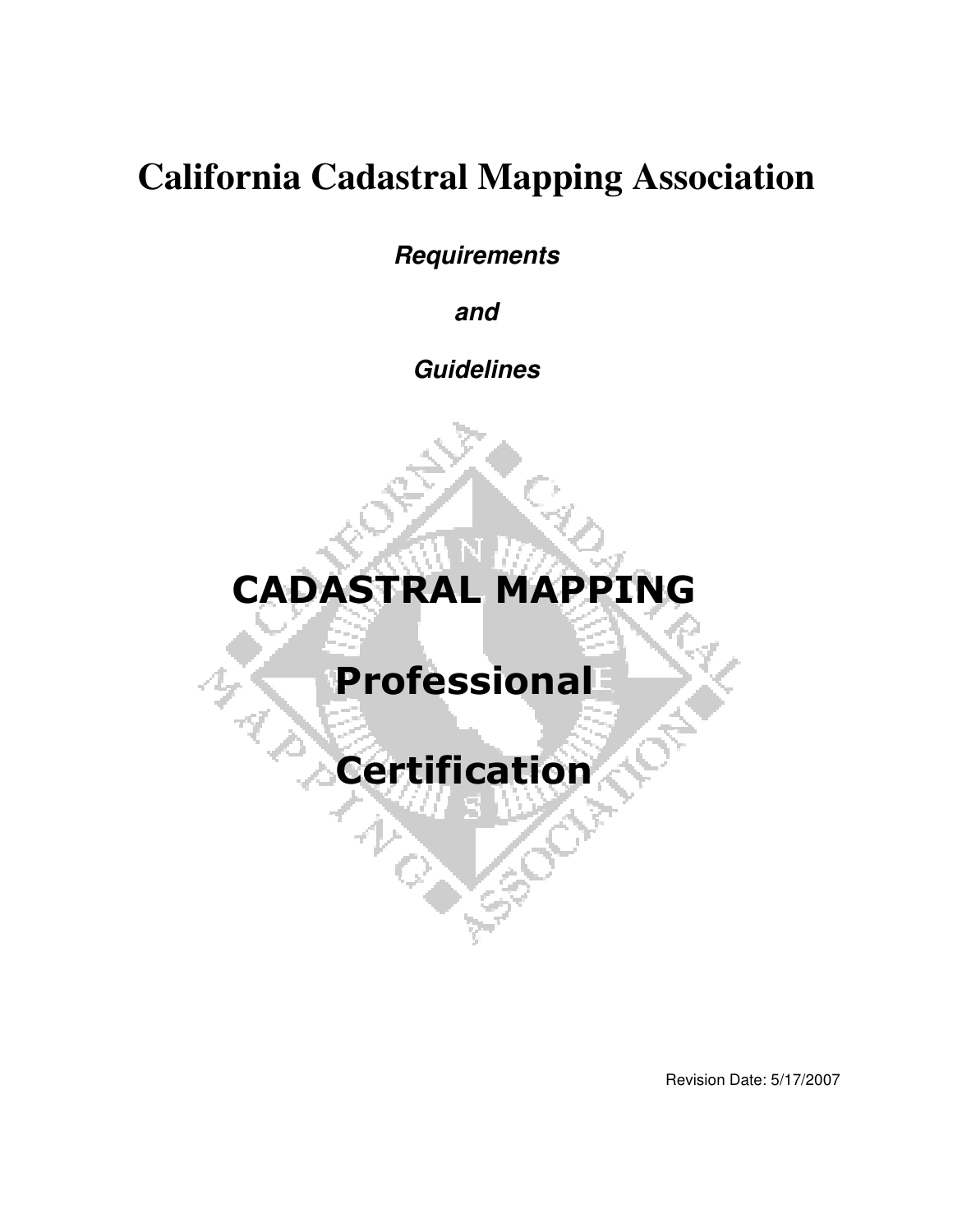

### CADASTRAL MAPPING **Professional**

### **Certification Program**

### **Overview**

Before the Program is explained, it is important to discuss the difference between certificate, certification, licensure, and accreditation. The California Cadastral Mapping Association is offering a **certification** program.

**Certificate:** An award given to an individual recognizing completion of an academic training program. Most colleges and universities list their available certificate programs in catalogues or on their web sites. (Examples of related certificate programs: Real Estate, Appraisal, etc.)

**Certification:** A process, often voluntary, by which individuals who have demonstrated a level of expertise in the profession are identified to the public, peers and other stake holders by a third party. Designed to recognize expertise.

**Licensure:** The granting of a license to practice a profession. Often regulated by the state and indoctrinated in legislation. Designed to guard against incompetence.

**Accreditation:** The process of evaluating the academic qualifications or standards an institution or program of study in accordance with pre-established criteria.

The Cadastral Certification Program is designed for the journeymen level or higher. The program is completely voluntary. The Program's intent is to be a vehicle to be used as each county sees fit. Certification is encouraged, but not required. It is to each county's discretion on how to use, or not, the Certification Program.

### **Certification Purpose**

The purpose of the Cadastral Mapping Certification Program is to provide those who work in the cadastral mapping field with a formal process that will:

- Allow them to be recognized by their colleagues and peers for having demonstrated exemplary professional practice and integrity in the cadastral mapping field.
- Establish and maintain high standards of both professional practice and ethical conduct.
- Encourage aspiring cadastral mapping professionals to work towards certification for the purpose of professional development and advancement.
- Encourage established cadastral mapping professionals to continue to hone their professional skills and ethical performance as the cadastral mapping field changes.

### **Why Certify?**

- To provide a means for attaining recognition.
- To encourage long-term professional development.
- To ensure ethical behavior by cadastral mapping professionals.
- To ensure that those in the cadastral mapping field have a core competency of knowledge.
- To assist aspiring cadastral professionals choose their educational opportunities wisely.
- To assist prospective employers assess and hire cadastral professionals.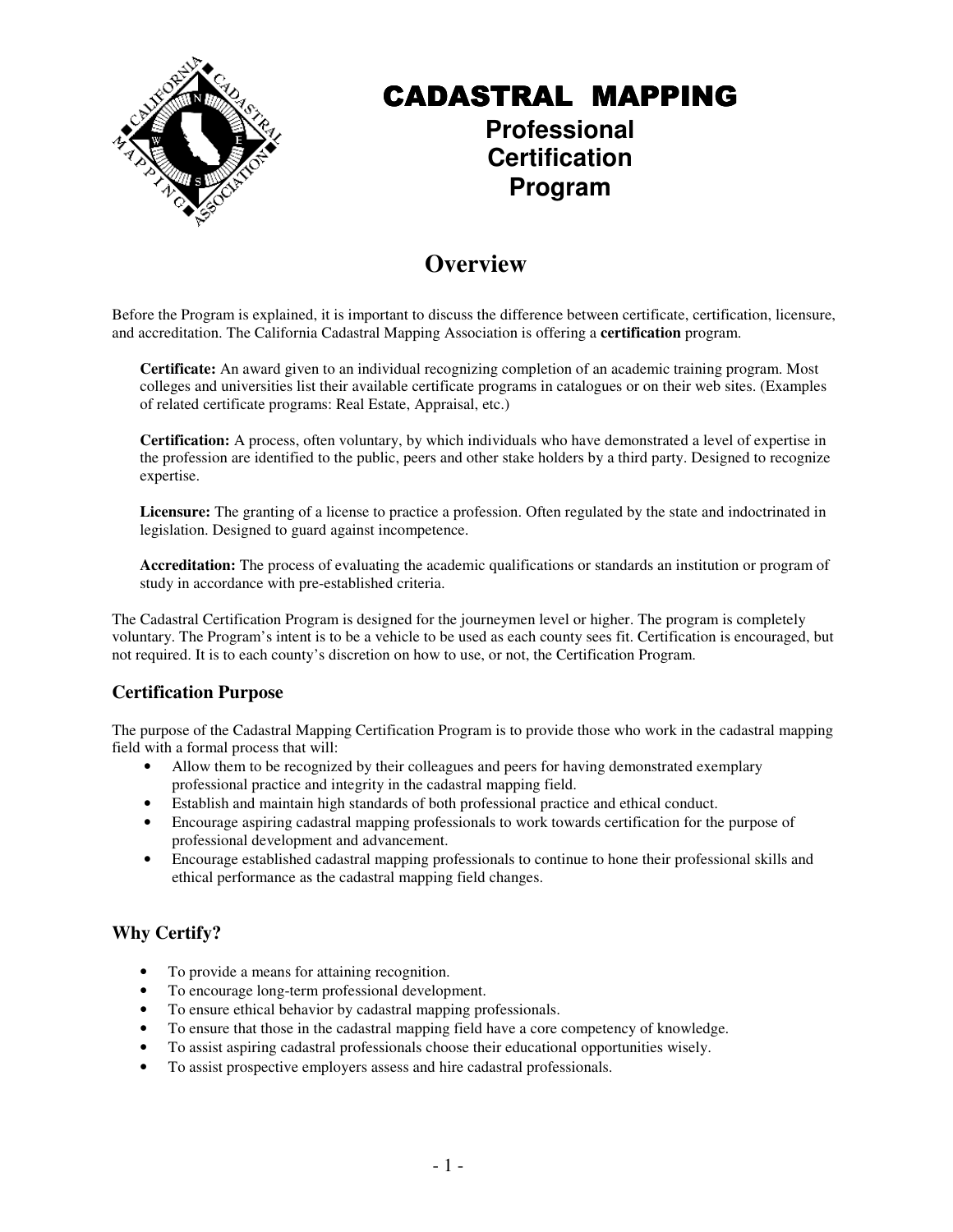### **Who Benefits from Certifying Cadastral Professionals?**

- First and foremost, the public.
- Certification gives assurances that competent and ethical cadastral professionals are doing the work.
- Certification is one of the ways assessor departments can identify the most qualified individuals.
- Certification can be a means to document an individual's expertise.

#### **What can Certification Provide?**

- Classify bad and good practices.
- Implement a professional code of ethics that identifies bad practice and upholds good practice.
- Outline the education and work experience necessary to establish good cadastral practice.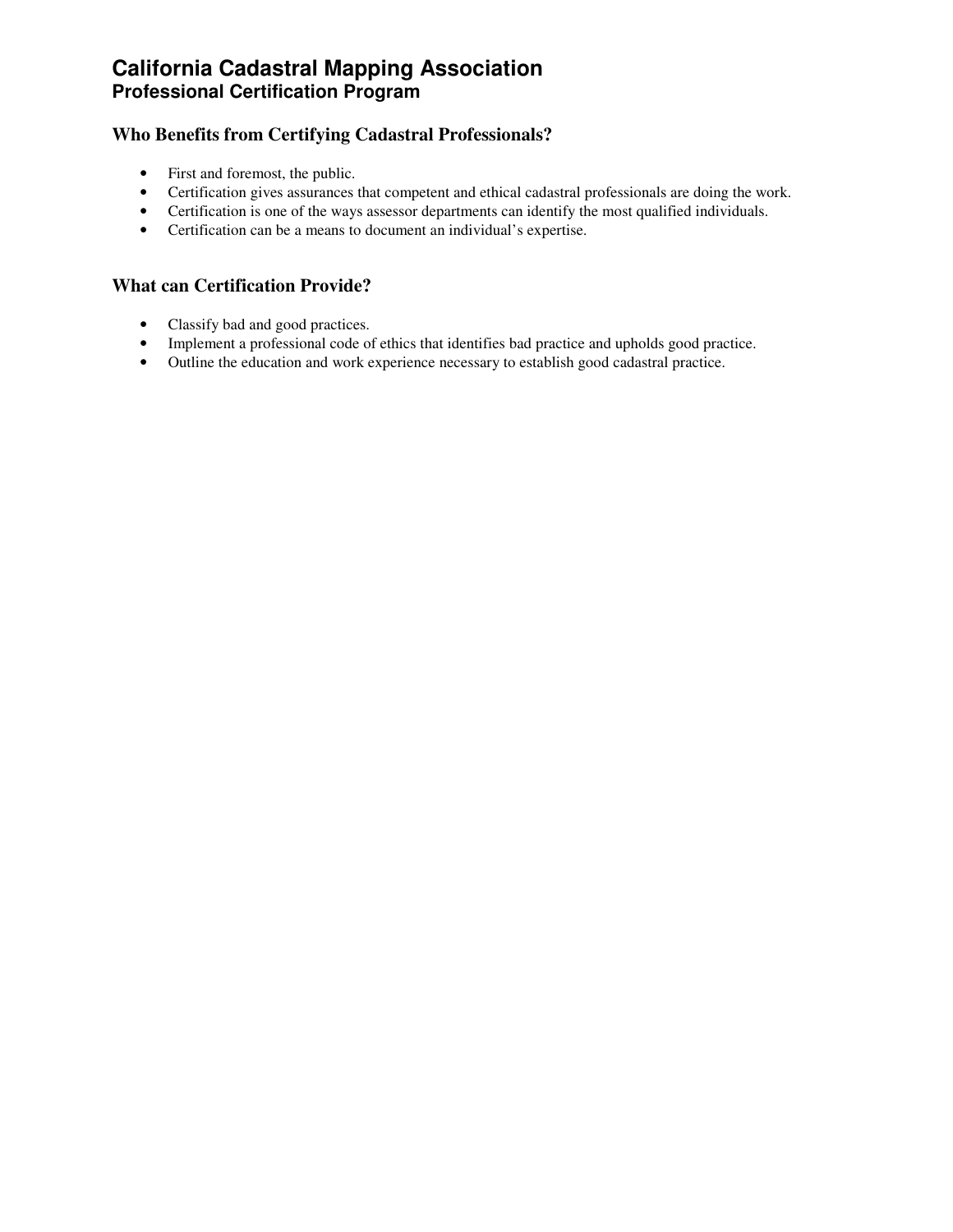

### **Professional Certification Program**

### **Minimum Required Points for Initial Certification**

Experience is the most important factor in applying skills to real world problems, and education plays a very important role in providing the knowledge and intellectual maturity required to approach problems and communicate solutions effectively. In addition, professionals must contribute to the advancement of the profession by donating their skills in professional efforts not designed for individual compensation, but rather to maintain the fundamental health of the profession.

This forms the basis for the minimum number of points required in each category. The following is the minimum point schedule for each type of certification.

| Category                                | <b>Cadastral Analyst</b>                                  | Cadastral/GIS<br>Analyst                                    | <b>Master Cadastral</b><br>Analyst                              | <b>Master</b><br>Cadastral/GIS<br>Analyst                       |
|-----------------------------------------|-----------------------------------------------------------|-------------------------------------------------------------|-----------------------------------------------------------------|-----------------------------------------------------------------|
| Experience                              | 60                                                        | 60                                                          | 75                                                              | 75                                                              |
| Education                               | 25                                                        | 25                                                          | 30                                                              | 30                                                              |
| Contribution                            | 6                                                         | 6                                                           | 8                                                               |                                                                 |
| Any Category                            | 59                                                        | 59                                                          | 87                                                              | 87                                                              |
| <b>Total:</b>                           | 150                                                       | $150*$                                                      | <b>200</b>                                                      | 200                                                             |
|                                         |                                                           | * 50 points must be<br>GIS related, can be<br>any category. |                                                                 | * 70 points must be<br>GIS related, can be<br>any category.     |
| Professional<br>Experience<br>(Minimum) | 4 Years (2 years at<br>the journeymen<br>level or higher) | 4 Years (2 years at<br>the journeymen<br>level or higher)   | 6 Years (2 years of<br>decision making or<br>supervisory level) | 6 Years (2 years of<br>decision making or<br>supervisory level) |

Table MP-1

### **Cadastral Analyst or Cadastral/GIS Analyst**

If you have less than 4 years (48 months) of professional experience you are not qualified to apply for Cadastral Analyst or Cadastral/GIS Analyst Certification regardless of your point total. Also, if you do not have a minimum of two (2) years of journeymen level or higher experience you are not qualified to apply for Cadastral Analyst or Cadastral/GIS Analyst.

The minimum qualification for initial certification is four (4) years of professional experience in the area of cadastral mapping and/or cadastral GIS of which two (2) years must be at the journeymen level or higher. Even if you accrue a minimum of 150 points, to meet the point requirement, but you have less than four years of professional experience and/or less than two years of journeymen level, you must wait until the 4-year (48 months) and the 2 year (24 months) requirements are met before applying for certification.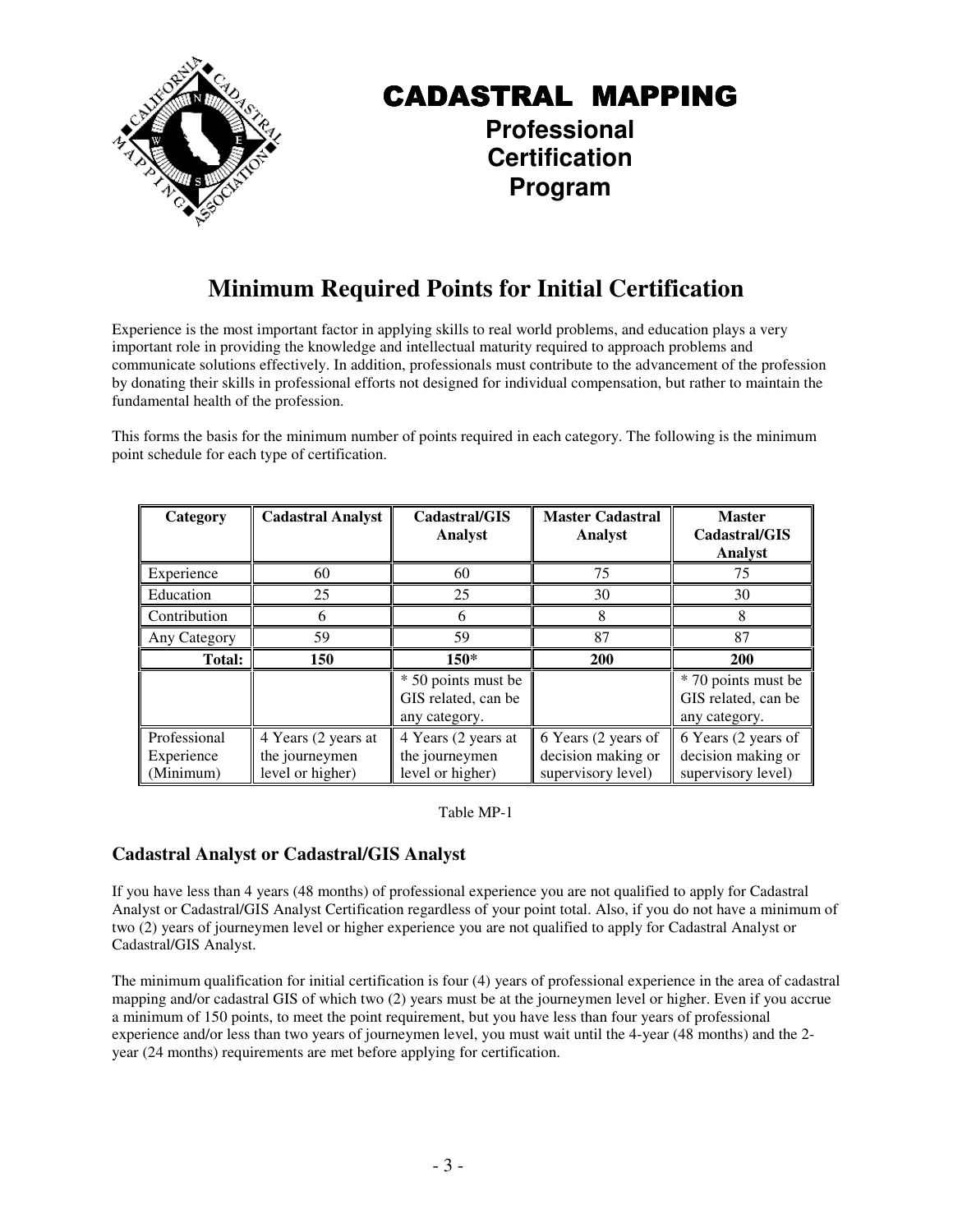#### **Master Cadastral Analyst or Master Cadastral/GIS Analyst**

If you have less than 6 years (72 months) of professional experience you are not qualified to apply for Master Cadastral Analyst or Master Cadastral/GIS Analyst Certification regardless of your point total. Also, if you do not have a minimum of two (2) years of decision making/supervisory experience you are not qualified to apply for Master Cadastral Analyst or Master Cadastral/GIS Analyst.

The minimum qualification for initial certification is six (6) years of professional experience, of which two (2) must be in a decision making/supervisory capacity. All points must in be in the area of cadastral mapping and/or cadastral GIS. Even if you accrue a minimum of 200 points, to meet the point requirement, but you have less than six years of professional experience and/or less than two years of decision making/supervisor experience; you must wait until the 6-year (72 month) experience and the 2-year decision making/supervisor requirements are met before applying for Master level certification.

#### **Examples of Decision Making**

- Resolves difficult mapping problems and renders final decisions where interpretations are necessary.
- Perform complex and detailed cadastral mapping.
- Interpret and write or perform special studies regarding tract maps, parcel maps, record of surveys and property boundary legal descriptions.
- Interpret government codes, legislation or legal provisions relating to cadastral mapping or boundary issues.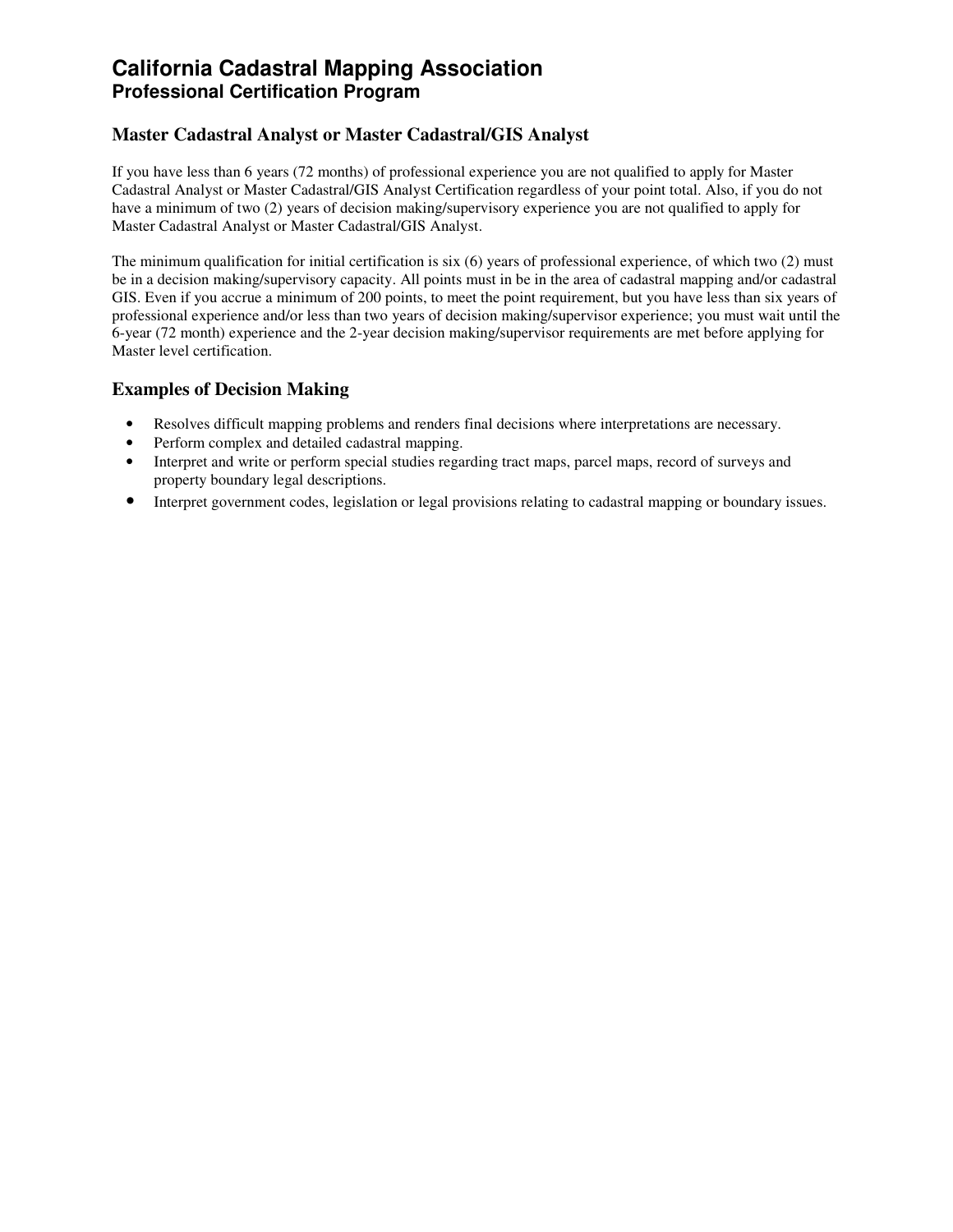

### **Professional Certification Program**

### **Experience Points**

### *Experience Achievement Point Schedule –* **Cadastral Analyst or Cadastral/GIS Analyst**

**NOTE:** If you have less than 4 years (48 months) of professional experience or less than 2 years (24 months) of journeymen level or higher, you are not qualified to apply for Cadastral Analyst or Cadastral/GIS Analyst Certification regardless of your point totals in this or any category.

### **Minimum Professional Experience Requirement**

The minimum qualification for initial certification is four (4) years of professional experience of which two (2) years must be at the journeymen level or higher in the area of cadastral mapping and/or cadastral GIS. An individual will need to accrue a minimum of 60 points in this area to meet the minimum requirement. Therefore, if you have less than four years of professional experience or less than two years at the journeymen level but meet the 60-point minimum, you must wait until the 4-year (48 months) and 2-year (24 months) requirements are met.

See Table XP-1 for Base Experience Levels and point allocations.

#### *Experience Achievement Point Schedule –* **Master Cadastral Analyst or Master Cadastral/GIS Analyst**

**NOTE:** If you have less than 6 years (72 months) of professional experience you are not qualified to apply for Master Cadastral Analyst or Master Cadastral/GIS Analyst Certification regardless of your point totals in this or any category. Also, if you do not have a minimum of two (2) years of decision making/supervisory experience you are not qualified to apply for Master Cadastral Analyst or Master Cadastral/GIS Analyst.

### **Minimum Professional Experience Requirement**

The minimum qualification for initial certification is six (6) years of professional experience, of which two (2) must be in a decision making/supervisory capacity. All experience must in be in the area of cadastral mapping and/or cadastral GIS. You will need to accrue a minimum of 75 points in this area to meet the minimum requirement. If you have less than six years of professional experience and/or less than two years of decision making/supervisory experience, but meet the 75-point minimum, you must wait until the 6-year (72 month) experience and 2-year decision making/supervisory requirements are met.

Master professional experience points are given for what is known as the senior or supervisory level.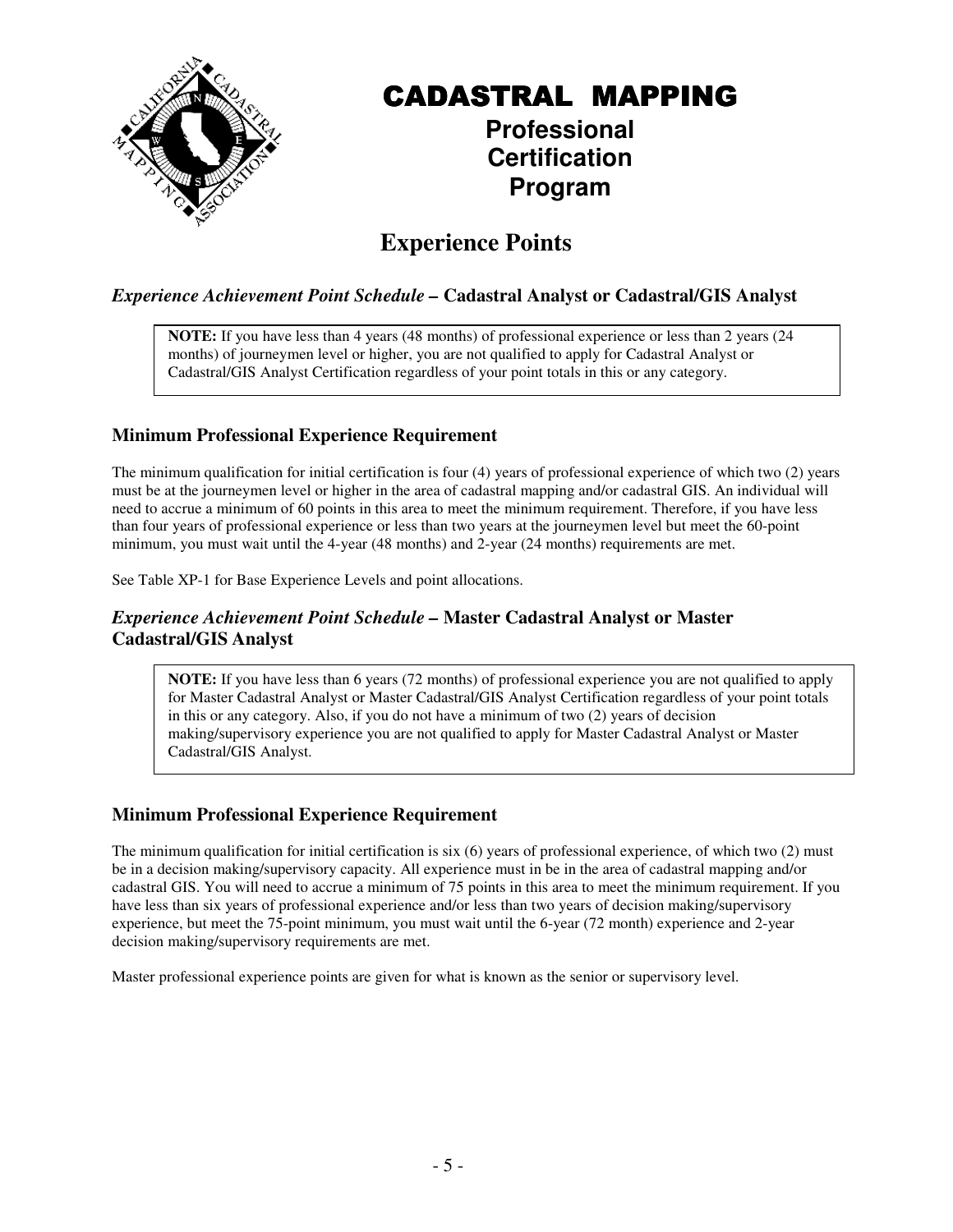#### *Experience Achievement Point Schedule*

| <b>Base Experience Levels</b>                                  | Points per<br><b>FTE</b> year |
|----------------------------------------------------------------|-------------------------------|
| Decision making or Supervisory capacity                        | 35 pts                        |
| Decision making or Supervisory capacity with GIS experience    | $35$ pts                      |
| Journeyman Level - Cadastral Mapping                           | $25$ pts                      |
| Journeyman Level – Cadastral Mapping with GIS experience       | 25 pts                        |
| Below Journeyman Level – Cadastral Mapping                     | $15$ pts                      |
| Below Journeyman Level - Cadastral Mapping with GIS experience | $15$ pts                      |
| Trainee – Cadastral Mapping                                    | 10 pts                        |
| Trainee - Cadastral Mapping with GIS experience                | $10$ pts                      |
| Instructor / Teacher – Cadastral Mapping or GIS                | 15 pts                        |

#### Table XP-1

Other professional fields may also earn experience points for Cadastral Analyst, Cadastral/GIS Analyst, Master Cadastral Analyst or Master Cadastral/GIS Analyst. The following are a few examples of related employment areas: surveying, civil engineering, real estate, and appraisal. The points given would be based on the actual functions performed using the point criteria from Table XP-1.

#### **Full Time Equivalent Percentages (FTE%)**

FTE % is the decimal portion of time credited towards a particular experience level. This would occur if not all your time at a given experience level was not devoted to cadastral or cadastral/GIS functions. The best example is a part time employee. Say they only worked 20 hours a week in the profession. This would have an FTE% of .5 or 50%.

| <b>Exp.</b> Level                     | FTE% |   | Years |                   | Pts/Yr | <b>Subtotal</b> |
|---------------------------------------|------|---|-------|-------------------|--------|-----------------|
| Below Journeyman                      | 0.8  | x | 2.3   | $\mathbf{v}$<br>л |        | 27.60           |
| Journeyman level                      |      | X | 4.5   | л                 | 25     | 112.50          |
| <b>Supervisory Capacity</b>           |      | X | 3.25  | л                 | 35     | 113.75          |
| GIS Instructor (local JC)             | 0.2  | X |       | X                 |        | 7.50            |
| Engineering Office (Below Journeyman) | 0.5  | X | 5.5   | $\mathbf{v}$<br>л |        | 41.25           |
| <b>TOTAL Experience Points:</b>       |      |   |       |                   |        | 302.60          |

Example of Experience:

#### Table XP-2

 In the above example, the individual has more than 6 years experience of which more 2 years is at the decision making/supervisory level. Also his point total exceeds 75 points. The candidate has met the experience requirements for Master Cadastral Analyst. If enough of this experience is GIS related, the candidate may be eligible for Master Cadastral/GIS Analyst.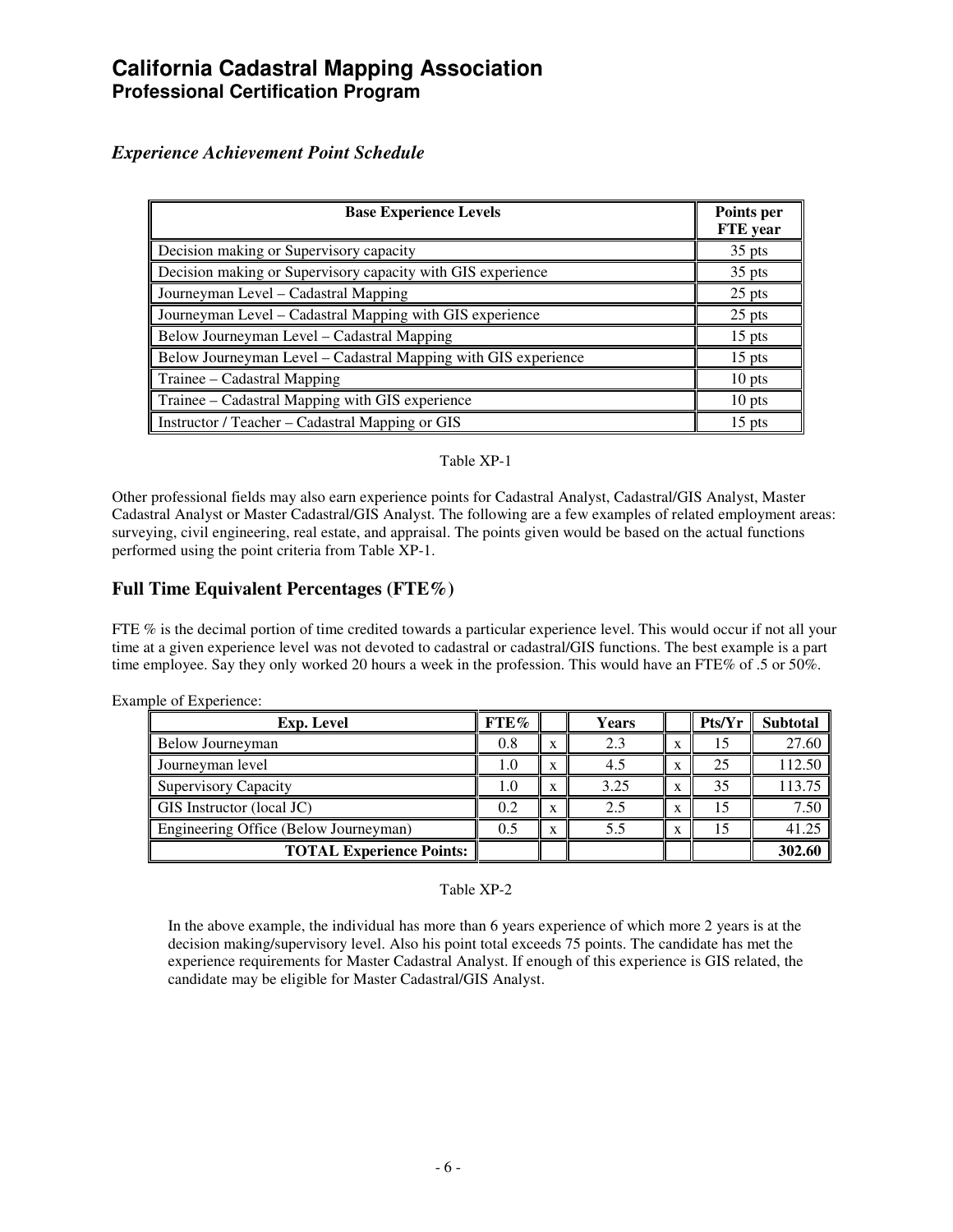

### CADASTRAL MAPPING **Professional**

### **Certification Program**

### **Educational Achievement Points**

While formal education experiences may not contribute as much as experience to a cadastral mapping professional's qualifications, they certainly do have the potential to be a valuable means of acquiring the knowledge, skills, and dispositions that an individual needs to be successful in any profession. The guidelines are meant to encourage practitioners to seek out continuing opportunities while providing incentives to education providers to build substantive cadastral mapping programs with quality courses. CCMA is not an accrediting body, and therefore will not attempt to evaluate the quality of educational institutions or programs. Instead, it will ensure that individuals who seek certification have successfully participated in a minimum of relevant, formal educational experiences.

### **Education Point Schedule**

The Education Point Schedule consists of three (3) parts or types of educational points.

*Credential Points:* points earned through successful completion of a formal degree or certificate program offered by accredited educational institutions. Credential points are also given for professional registration, license, or certification in related professional fields.

| <b>Credentials</b>                   | <b>Points</b>            |
|--------------------------------------|--------------------------|
| Master's Degree or Higher            | 25 Points                |
| Bachelor's Degree                    | 20 Points                |
| Associate's Degree                   | 10 Points                |
| Certificate Program                  | 5 <sup>1</sup><br>Points |
| Civil Engineer Registration (1)      | 15 Points                |
| License Land Surveyor (1)            | 15 Points                |
| Engineer In Training (EIT) (2)       | Points<br>5              |
| Land Surveyor In Training (LSIT) (2) | Points<br>5              |
| Real Estate Broker's License (3)     | 10 Points                |
| Real Estate Salesman's License (3)   | Points<br>5              |
| Appraiser Trainee (4)                | 5<br>Points              |
| Residential Appraiser (4)            | Points<br>8              |
| Certified Residential (4)            | 10 Points                |
| Certified General (4)                | 15 Points                |

Table EP-1

- (1) License California Department of Consumer Affairs, Board for Professional Engineers and Land Surveyors
- (2) Certification California Department of Consumer Affairs, Board for Professional Engineers and Land Surveyors
- (3) License California Department of Real Estate
- (4) License California Office of Real Estate Appraisers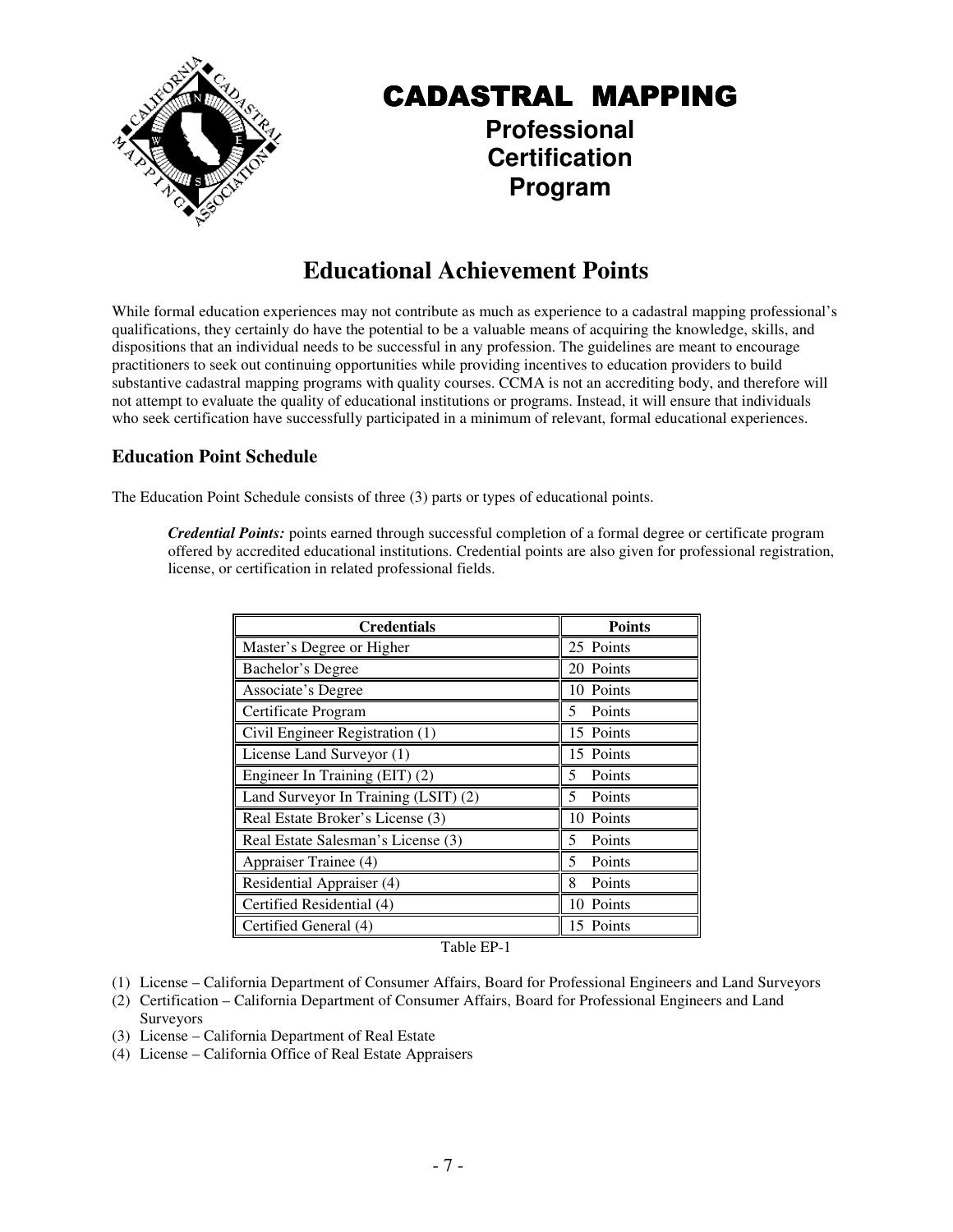*Course Points:* points earned through successful completion of individual courses, workshops, seminars, or other formal, documented educational activities whose subject matter relates directly to cadastral mapping or geographic information technologies.

#### **Calculating Student Activity Hours (SAH) for types of courses or workshops.**

| $\bullet$ For a college or university course with set credits (i.e., 3 credits):   |                                 |                              |
|------------------------------------------------------------------------------------|---------------------------------|------------------------------|
| $SAH = C x 3 x W$                                                                  |                                 |                              |
| $C = C$ redits                                                                     |                                 |                              |
| $3 =$ Fixed (Activity hours per credit)                                            |                                 |                              |
| $W =$ Length of course in weeks                                                    |                                 |                              |
| Example: 3 Credit course, 15 week semester                                         |                                 | $SAH = 3 \times 3 \times 15$ |
|                                                                                    |                                 | $SAH = 135$ Hrs              |
| • For non-credit college or university course, or workshop for which you earn CEUs |                                 |                              |
| (Continuing Education Units).                                                      |                                 |                              |
| $SAH = CEUs x 10$                                                                  | 10 is the number of SAH per CEU |                              |
| Example: 2 CEUs                                                                    |                                 | $SAH = 2 \times 10$          |
|                                                                                    |                                 | $SAH = 20$ Hrs               |
| • For non-credit, non-CEUs, or workshops, SAH equals the actual classroom hours.   |                                 |                              |
| Example: 2 Day Workshop / 8 per day = $16$ SAH                                     |                                 |                              |
|                                                                                    |                                 |                              |

 For Educational Points divide total SAH by 40 (activity hours per point). Example: 135 SAH from Credit Course 20 SAH from CEU Course 16 SAH from Workshop Total SAH =  $171 / 40$   $\rightarrow$  4.3 (rounded) **Educational Points** 

*Conference Attendance Points:* Conference attendance points are awarded in recognition of the valuable informal learning afforded by participation in meetings and conference sponsored by professional societies and regional and local user groups.

 Conference Attendance Points are determined by the number of days and not hours spent at each event. Therefore, the number of days attended should always result in a whole number. You multiply 0.2 by the number of attendance days to obtain Educational Points earned.

Example: CCMA Conference  $-2$  days  $\rightarrow 2 \times 0.2 = 0.4$  Educational Points

 NOTE: All Educational Points need to be documented in some manner. (i.e.; degrees, diplomas, certificates, proof of attendance, certificate of completion)

#### **Credential Points**

Applicants may claim credential points equal to the value of the highest degree or certificate earned. For example:

- An applicant who has earned an Associate's degree and a Bachelor's degree may claim 20 points (Bachelor's degree points). With dual degrees, credential points may be claimed for one while the other may only be used for Course Points (see Course Points).
- An applicant who has earned degrees from non-U.S. institutions may claim points associated with the most comparable degree (justification required).

Degrees in any field of study awarded by accredited institutions may be counted.

Certificates must be in or related to cadastral mapping or cadastral GIS.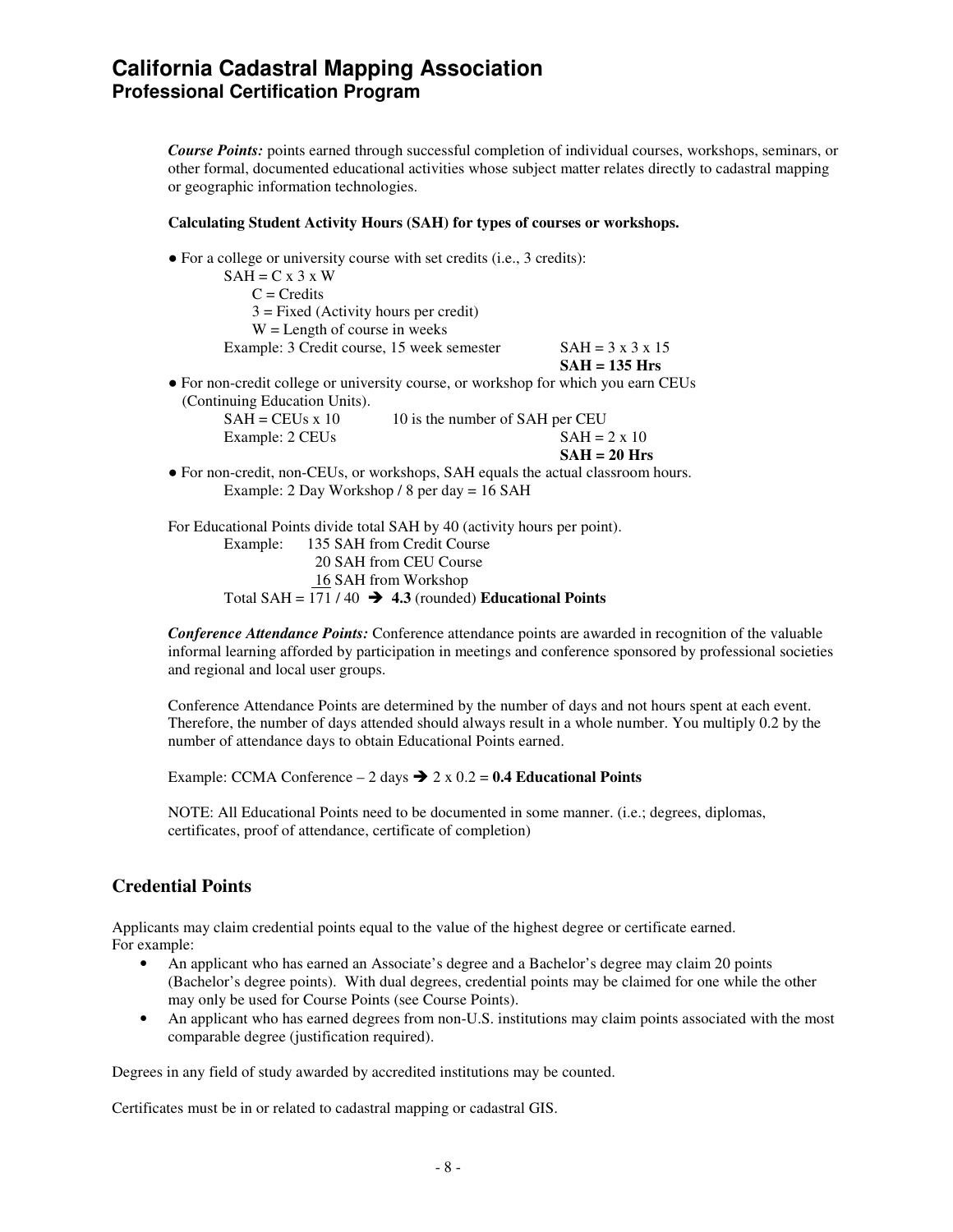### **Course Points**

Only individual courses, workshops, seminars, or other formal, documented educational activities whose subject matter relates directly to cadastral mapping or geographic information technologies are eligible for Course Points.

#### **Relevant courses may be counted even if they were completed as part of a degree or certificate program for which the applicant has also claimed Credential Points**.

Course titles should be listed in the application as they appear on the supporting transcript, syllabi, or other documentation. Non-specific course titles can be augmented with actual course topic.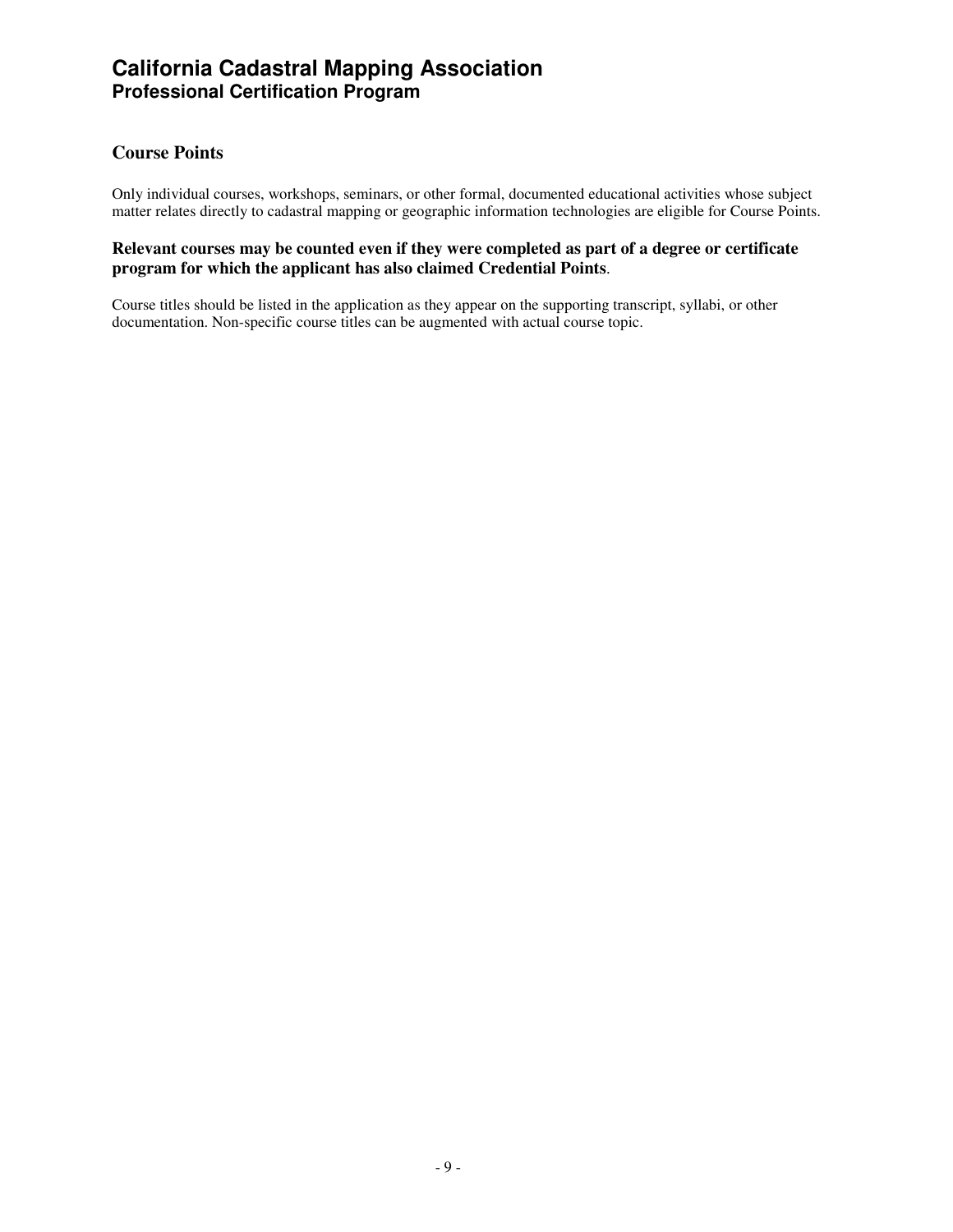

### CADASTRAL MAPPING **Professional Certification**

**Program** 

### **Contributions to the Profession Points**

The minimum qualification for initial certification is to accrue points in areas that not only benefit the applicant but also benefit the profession as a whole. There are several major areas of involvement with points being awarded for a multitude of activities within them. Contribution points may fall into any of the categories or be distributed among them all.

Contributions are intended to recognize documents and activities that relay lessons learned and techniques developed at work beyond the office. They should benefit the profession as a whole.

#### **Rationale**

The ability to contribute can be limited by lack of administrative support and resources; however, the program and the cadastral mapping community must not lower expectations to the lowest common denominator. Instead, a case should be made for the value of participation. In this way, cadastral staff members can use certification to convince their management that participation contributes to the education and professional development of their staff.

#### **Contribution Point Schedule**

The Contribution Point Schedule consists of several parts or types of contribution points.

*Cadastral/GIS Publications:* Writing or reviewing certain Cadastral/GIS related materials. For any work to be considered published, for the purposes of earning contribution points, it must be or have been publicly available in electronic or print form from an independent third party.

| <b>Contribution</b>             | <b>Points per Publication</b> |
|---------------------------------|-------------------------------|
| Book – Author/Editor            | 15 Points                     |
| Book Chapter - Author           | 5 Points                      |
| <b>Published Paper</b>          | 5 Points                      |
| Magazine / Journal Article      | 3 points                      |
| Paper in Conference Proceedings | 2 Points                      |
| Newsletter Article              | 1 Points                      |
| Web site Article                | 1 Point                       |
|                                 |                               |

Table CP-1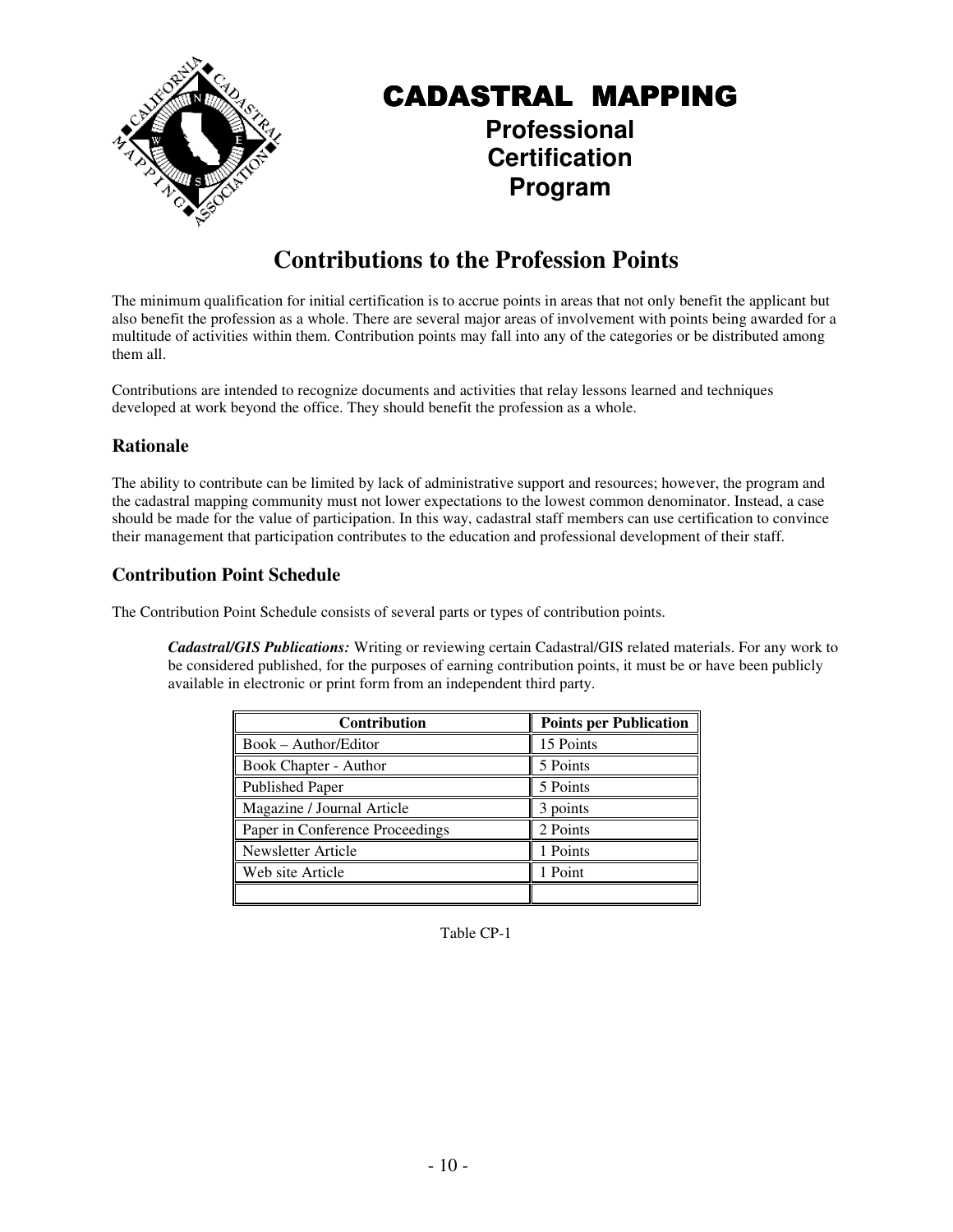*Cadastral/GIS Professional Involvement:* Being an active member of an organization with focus on Cadastral/GIS activities or education.

| <b>Contribution</b>                 | Points per Year of<br><b>Office or Affiliation</b> |
|-------------------------------------|----------------------------------------------------|
| President or Board Chair            | 5 Points                                           |
| Officer or Board Member             | 4 Points                                           |
| Appointed Position                  | 4 Points                                           |
| Committee Chairperson               | 3 Points                                           |
| <b>Committee Member</b>             | 2 Points                                           |
| Association/Organization Membership | 1 Point                                            |
|                                     |                                                    |

#### Table CP-2

*Cadastral/GIS Conference Participation or Presentation:* Organizing a conference, giving a presentation, or being part of organizing or presenting.

| <b>Conference Participation or Presentation</b> | <b>Points per Event</b> |
|-------------------------------------------------|-------------------------|
| Conference Chairperson                          | 4 Points                |
| Conference Committee Member                     | 2 Points                |
| <b>Conference Presentation</b>                  | 2 Points                |
| Assist with Conference Presentation             | 1 Point                 |
|                                                 |                         |

#### Table CP-3

 *Cadastral/GIS Awards Received:* Awards for excellence in Cadastral/GIS proficiency that way be bestowed by a variety of sources.

| <b>Conference Participation or Presentation</b> | <b>Points per Award</b> |
|-------------------------------------------------|-------------------------|
| I National or State Award                       | 3 Points                |
| Local or Regional Award                         | 2 Points                |
|                                                 |                         |

#### Table CP-4

Note: Awards issued by the applicant's employer do not count as a contribution to the profession.

 *Cadastral/GIS Other Contributions:* Includes other activities or events that may not qualify under previous listed categories.

| <b>Other Contribution</b>          | <b>Points per Activity</b> |
|------------------------------------|----------------------------|
| Initiating a mass email inquiry    | 1 Point                    |
| Responding to a mass email inquiry | 1 Point                    |
|                                    |                            |

Table CP-5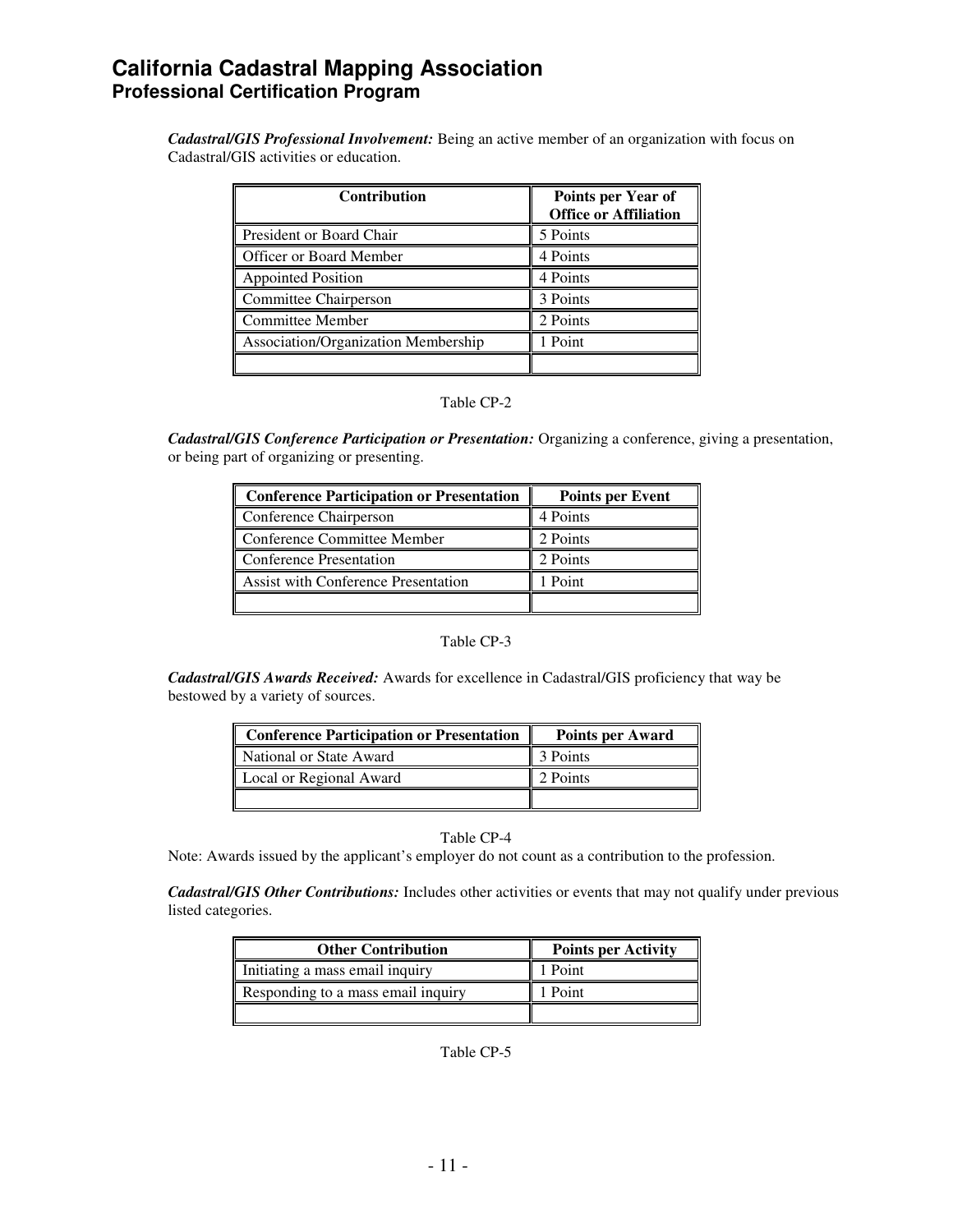

### **Professional Certification Program**

### **Grandfathering Provision**

Before completing the regular application for Cadastral Certification you may want to consider applying under the Grandfathering Provision. The Grandfathering Provision is for the experienced cadastral analyst. The current cadastral experience is allowed to compensate for deficiencies in the other two Achievement Categories. Therefore, Grandfathering Provision is based solely on experience. If a minimum number of years, or points, of experience is met, then the individual obtains their certification. After that, they must attain the required points in each category for recertification.

The following is a minimum years/points schedule for Grandfathering each type of certification.

| <b>Certification Type</b>                                                                                         | <b>Years of Experience</b>                                               | <b>Total Points</b>           |  |
|-------------------------------------------------------------------------------------------------------------------|--------------------------------------------------------------------------|-------------------------------|--|
| <b>Cadastral Analyst</b>                                                                                          | 5 or more $(A)$                                                          | 200 Any Category              |  |
| Cadastral/GIS Analyst                                                                                             | $5$ or more $(A)$                                                        | 200 Any Category (See Note 1) |  |
| <b>Master Cadastral Analyst</b>                                                                                   | 8 or more (B)                                                            | 300 Any Category              |  |
| Master Cadastral/GIS Analyst $\ $ 8 or more (B)                                                                   |                                                                          | 300 Any Category (See Note 2) |  |
| (A) Min. 3 years must be at journeymen level or higher.<br>(B) Min. 4 years must be decision making / supervisory | (1) 85 points must be GIS related.<br>(2) 125 points must be GIS related |                               |  |
| experience.                                                                                                       |                                                                          |                               |  |

Table GP-1

### **Cadastral Analyst or Cadastral/GIS Analyst**

If you have less than 5 years (60 months) of professional experience and/or 3 years at the journeymen level you are not qualified to apply for Cadastral Analyst or Cadastral/GIS Analyst Certification under the Grandfathering Provision regardless of your point total.

The minimum qualification for Grandfathering Provision certification is five (5) years of professional experience of which three (3) years must be at the journeymen level in the area of cadastral mapping and/or cadastral GIS. You will need to accrue a minimum of 200 points, total, to meet the minimum requirement. Therefore, if you have less than the five-year or the three-year requirement of professional experience but meet the 200-point minimum you may not apply under the Grandfathering Provision.

Applicants are eligible for the Grandfathering Provision if they have earned a minimum of 200 professional experience points (see Table XP-1).

The following are few examples of candidates who qualify for the Grandfathering Provision:

- 8 years of cadastral experience at the journeymen level, nothing from education or contributions (total 200 points).
- 5 years of cadastral experience at the journeymen level and 75 points from either education and/or contributions (total 200 points).
- 6 years of cadastral experience at the journeymen level and 50 points from education, nothing from contributions (200 points).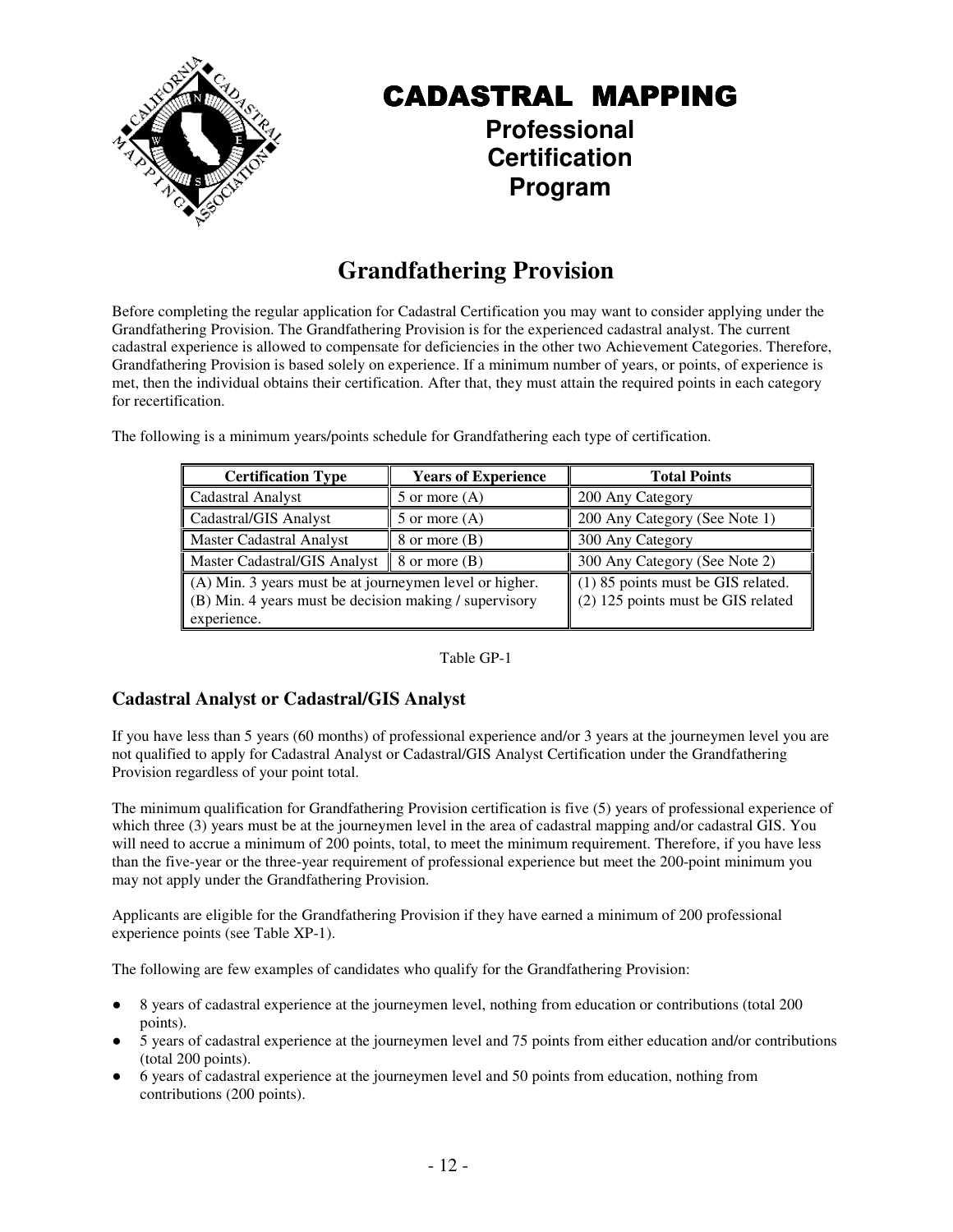If you are applying for Cadastral/GIS Analyst, a minimum of 85 of the 200 points must come from experience, education, and/or contributions related to GIS.

#### **Master Cadastral Analyst or Master Cadastral/GIS Analyst**

If you have less than 8 years (96 months) of professional experience you are not qualified to apply for Master Cadastral Analyst or Master Cadastral/GIS Analyst certification under the Grandfathering Provision regardless of your point total. Also, if you do not have a minimum of four (4) years of decision making/supervisory experience you are not qualified to apply for Master Cadastral Analyst or Master Cadastral/GIS Analyst under this provision.

The minimum qualification for Grandfathering Provision certification is eight (8) years of professional experience, of which four (4) must be in a decision making/supervisory capacity. All points must in be in the area of cadastral mapping and/or cadastral GIS. You will need to accrue a minimum of 300 points to meet the minimum requirement. Therefore, if you have less than eight years of professional experience and/or less than three years of decision making/supervisory experience, but meet the 300-point minimum, you are not eligible under the Grandfathering Provision.

The following are few examples of candidates who qualify for the Grandfathering Provision:

- 8 years and 7 months of cadastral experience in decision making/supervisory level, nothing from education or contributions (total 300 points).
- 6 years and 5 months of cadastral experience at the journeymen level and 4 years in decision making/supervisory level. Nothing from either education and/or contributions (total 300 points).
- 5 years of cadastral experience at the journeymen level and 4 years in decision making/supervisory level and 35 points from education, nothing from contributions (300 points).

If an applicant is applying for Master Cadastral/GIS Analyst, a minimum of 125 of the 300 points must come from experience, education, and/or contributions related to GIS.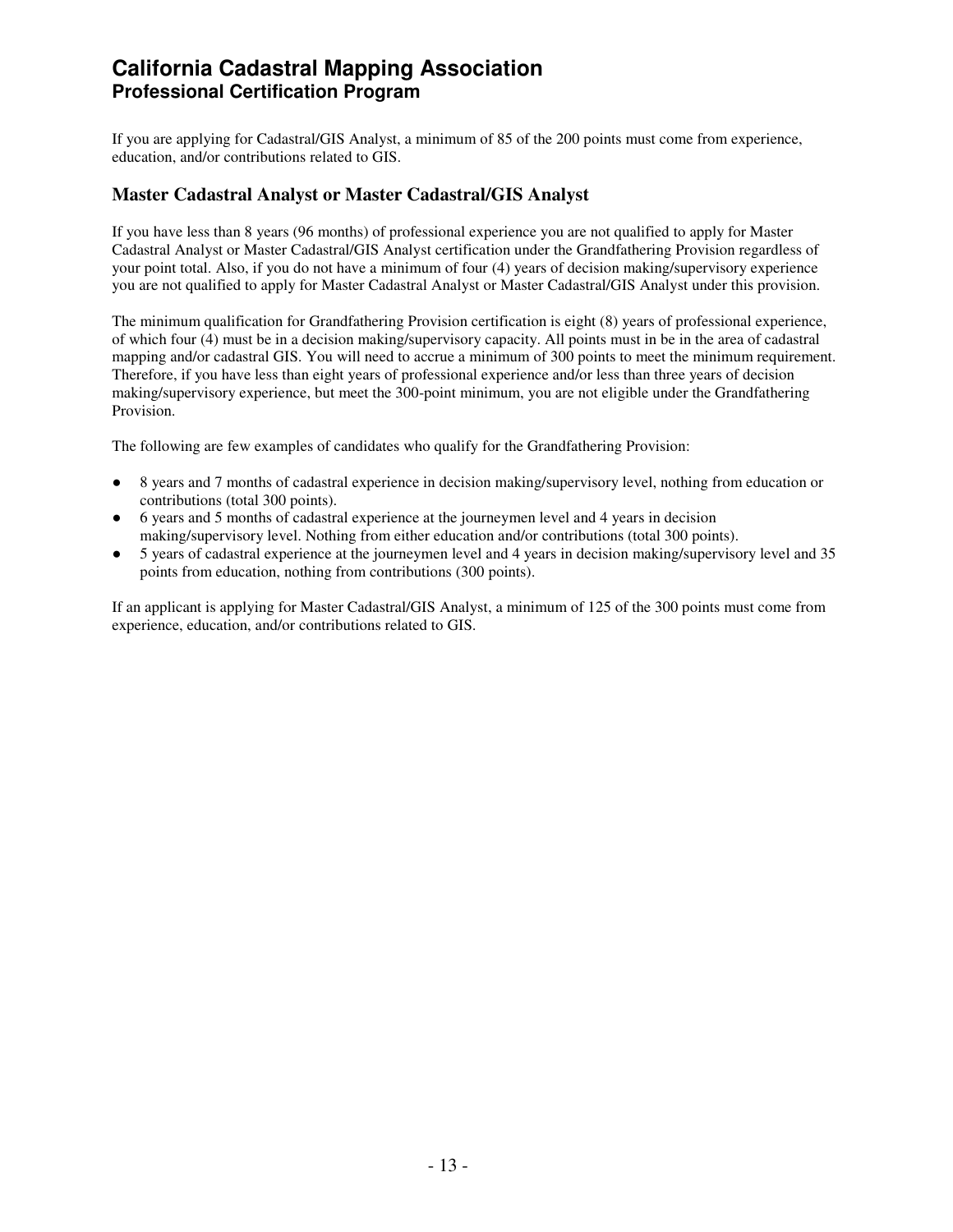

### **Professional Certification Program**

### **Upgrading**

### **Cadastral Analyst TO Cadastral Analyst/GIS**

If you already have a Cadastral Analyst Certification, you may upgrade to Cadastral Analyst/GIS. The requirement is 50 points of GIS related education, experience and/or contributions. Points may be from any category.

These points may be part of the original 150 points for initial certification.

Example: Original point totals submitted 175. (Minimum required - 150 points)

Experience  $-125$  points Education  $-38$  points Contribution – 12 points TOTAL – 175 points

One year of experience is GIS related, 25 points. 12 points are from GIS related education. In this example, the applicant only needs to provide proof of 13 additional points that are GIS related.

#### **Cadastral Analyst or Cadastral Analyst/GIS TO Master Cadastral Analyst or Master Cadastral/GIS Analyst**

You may apply for upgrading to a Master Cadastral Analyst or Master Cadastral Analyst /GIS if you meet the following minimum qualifications of additional years of experience and an additional 100 points.

The minimum qualification for upgrading to Master Cadastral Analyst or Master Cadastral Analyst /GIS is an additional two (2) years of professional experience of which must be in a decision making/supervisory capacity. All points must be in the area of cadastral mapping and/or cadastral GIS. You will need to accrue a minimum of 100 points to meet the minimum requirement. Points used for Cadastral Analyst or Cadastral/GIS Analyst may NOT be used for upgrading to Master Cadastral Analyst or Master Cadastral/GIS Analyst.

#### **Master Cadastral Analyst - Addition Points Table**

| Category      | <b>Points</b> |
|---------------|---------------|
| Experience    |               |
| Education     |               |
| Contribution  |               |
| Any Category  | つっ            |
| <b>Total:</b> | 100           |

Table UP-1

To upgrade to Master Cadastral/GIS Analyst you must show that you have a minimum of 70 points that are GIS related. These 70 points may be part of the original 150 points for initial certification.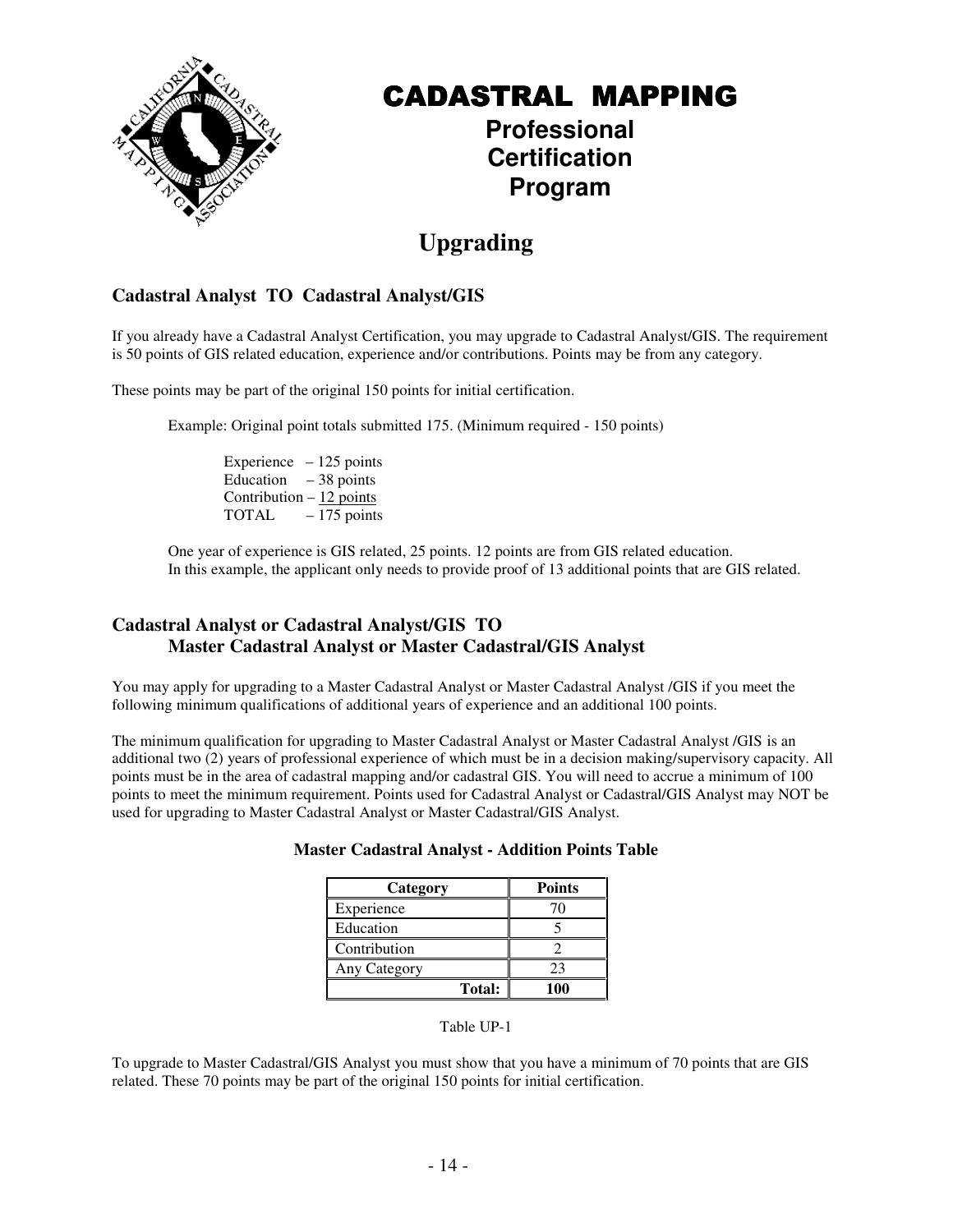#### **Master Cadastral Analyst TO Master Cadastral Analyst/GIS**

If you are already have a Master Cadastral Analyst certification, you may upgrade to Master Cadastral Analyst/GIS. The requirement is 70 points of GIS related experience, education and/or contributions. Points may be from any category.

These points may be part of the original 200 points for initial certification.

Example: Original point totals submitted 240. (Minimum required - 200 points)

Experience – 180 points Education  $-46$  points Contribution  $-14$  points TOTAL – 240 points

One year of decision experience is GIS related, 35 points. 16 points are from GIS related education and an additional 4 points are from GIS related contributions.

 In this example, the applicant has 55 GIS related points. The applicant does not qualify. He needs to provide proof of 15 additional points that are GIS related.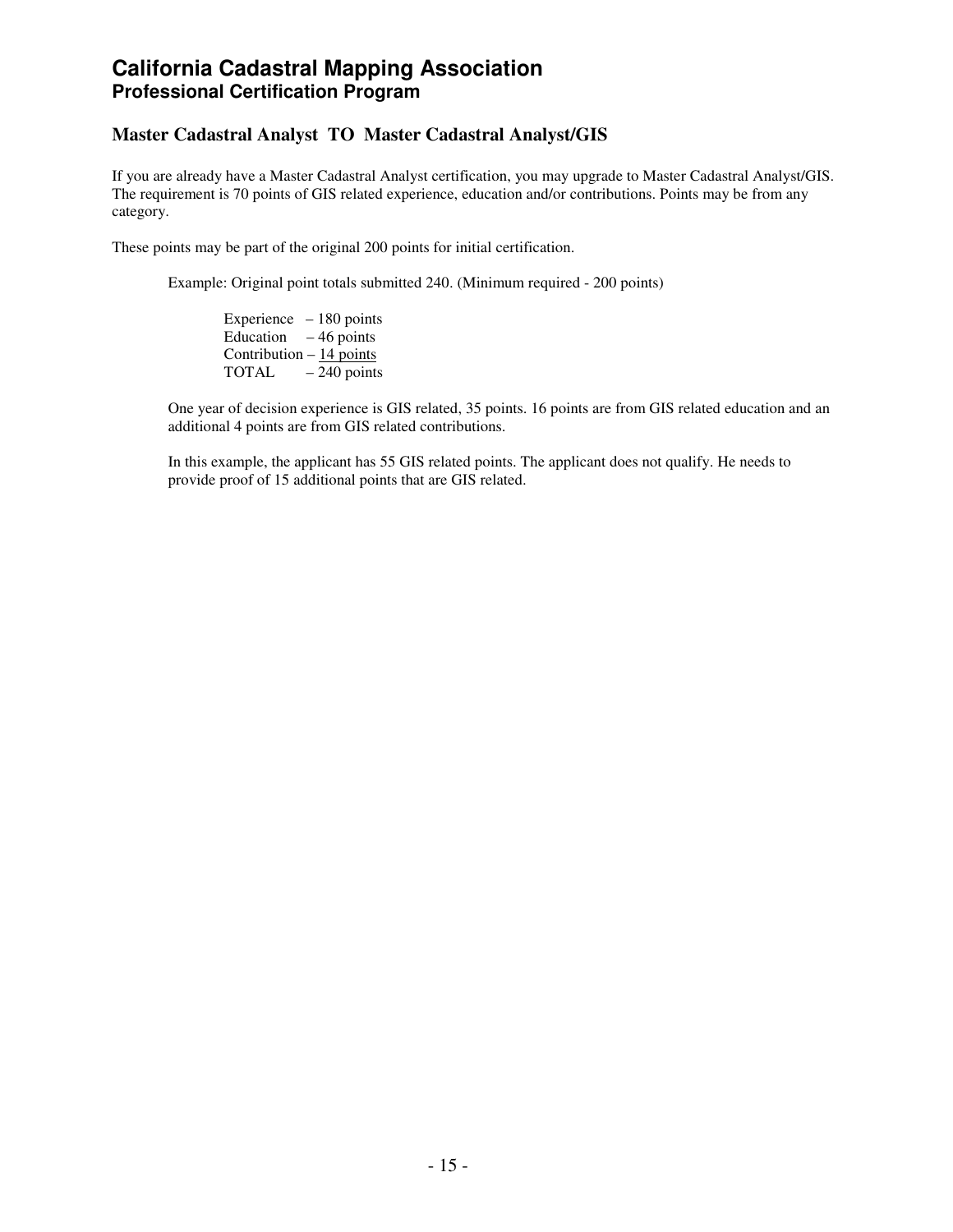

### **Professional Certification Program**

### **Renewal of Certification**

Being a certified Cadastral Analyst has an obligation to not only be qualified for the tasks, but also to keep current in the field through readings and professional development. Certified analysts should be renewed every five years in order to maintain currency in the cadastral field.

### **Renewal Certification Points**

The minimum number of points required to renew Cadastral Analyst, Cadastral/GIS Analyst, Master Cadastral Analyst or Master Cadastral/GIS Analyst is **70 points.** Thus, all applicants for renewal must show new total achievement points over the previous five years of 70 points or more. Again, to ensure that applicants have a broad foundation, specific minimums in each of the three achievement categories must be met or exceeded. These minimums are as follows:

- **Experience 50 Points**
- **Education 4 Points**
- **Contributions 5 Points** 
	- **Additional (Any) 11 Points**

**Total: 70 Points** 

NOTE:

- (1) If you are renewing a Cadastral/GIS Analyst or a Master Cadastral/GIS Analyst, 25 points of the total must be GIS related.
- (2) If you are renewing a Master Cadastral Analyst or a Master Cadastral/GIS Analyst, you must show your experience points come from decision-making or supervisory level.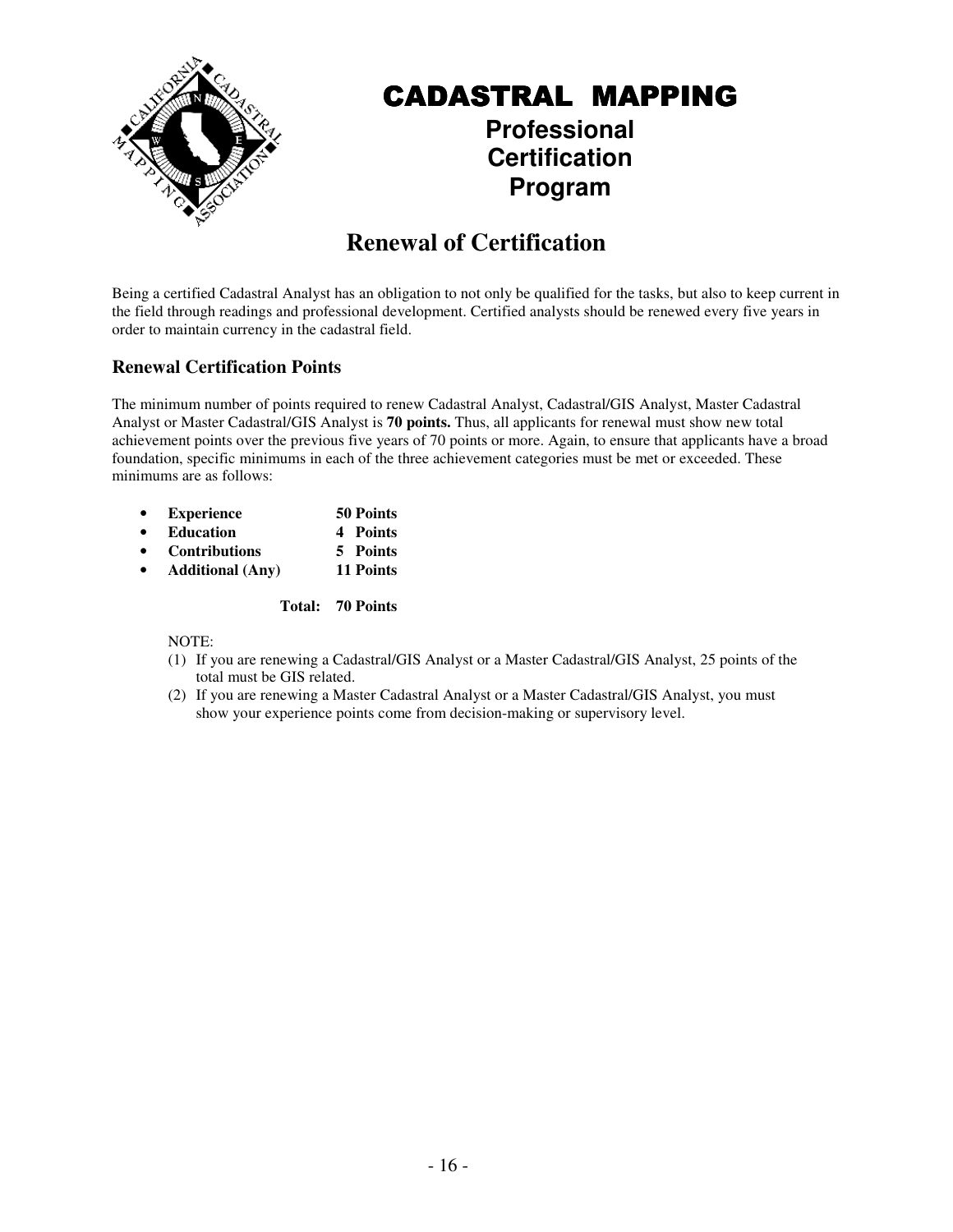

### **Professional Certification Program**

### **Certification Committee**

### **Purpose**

The Certification Committee has several purposes:

- To review and either approve or disapprove all applications for certification.
- To maintain all certification records and notify certified analysts of renewal date.
- Forward recommend changes and/or enhancements to the certification program to the California Cadastral Mapping Association for review and approval.

### **Initial Committee**

The initial Certification Committee will be appointed by CCMA. It is the responsibility of this committee to certify themselves before processing any applicants for certification.

### **Committee Members**

The committee shall be made up of seven (7) members. Members are volunteers appointed by CCMA.

The members will serve two (2) year terms, with term of 4 members starting in even number years and the term of 3 members starting in odd number years. The terms start January 1 following their appointment.

It is recommended that committee members be certified Master Cadastral Analyst or Master Cadastral/GIS Analyst. If no Master Cadastral Analyst or Master Cadastral/GIS Analyst is available to serve, then a Cadastral Analyst or Cadastral/GIS Analyst may serve. All committee members must be certified at one of the accepted levels.

In addition, all committee members must be Regular members of CCMA.

In the event a member cannot fulfill his/her term, CCMA will appoint an additional to member complete the vacated term.

The 7-member committee will annually select from the committee who will serve as Committee Chairman.

In the event the chairman cannot fulfill his/her term, the committee will select from the committee who will serve to complete the term.